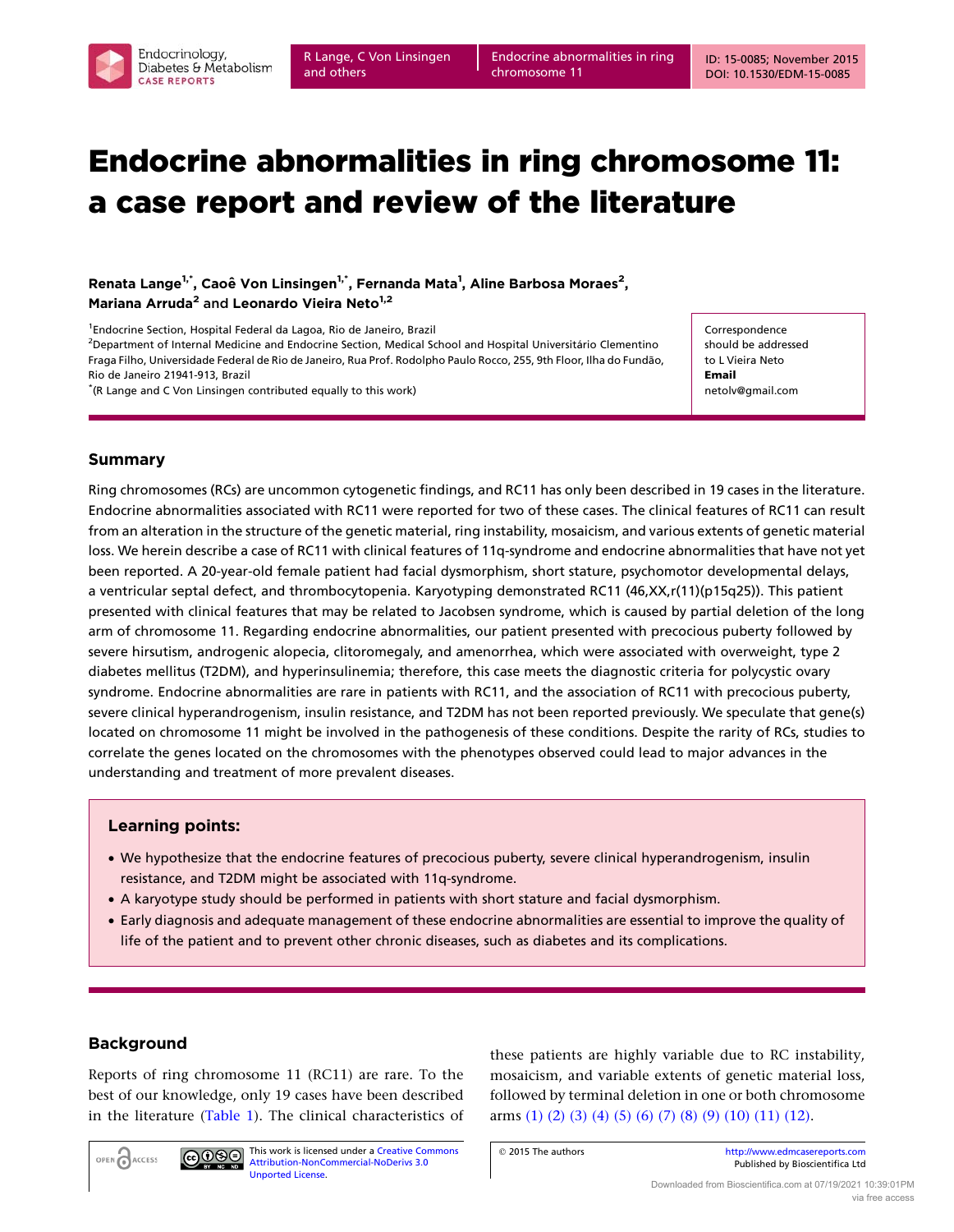| References               | Age <sup>a</sup> /gender                                           | Endocrine<br>features            | Dermatological<br>features               | Physical growth<br>abnormalities                              | Dysmorphic<br>features                | Neurological and<br>developmental<br>abnormalities<br>psychomotor                                       | outcomes<br><b>Other</b>                                                                                                          | Karyotype and other<br>genetic features                                                                                                                                                            |
|--------------------------|--------------------------------------------------------------------|----------------------------------|------------------------------------------|---------------------------------------------------------------|---------------------------------------|---------------------------------------------------------------------------------------------------------|-----------------------------------------------------------------------------------------------------------------------------------|----------------------------------------------------------------------------------------------------------------------------------------------------------------------------------------------------|
| $\widehat{c}$            | 4 years/F                                                          | Hypothyroidism                   | lait spot<br>Cafe au                     | short stature,<br>and growth<br>Microcephaly,<br>delay        | plastic features<br>Minimally dys-    | PMDD hyperreflexia,<br>Behavioral disorders,<br>ankle clonus, and<br>mild retardation,<br>Babinski sign |                                                                                                                                   | parents with normal karyotype<br>material; minimal instability of<br>chromosome constitution; and<br>ations in chromosome size; no<br>apparent loss of chromosome<br>46,XX,r(11)(p15q25); no vari- |
| $\widehat{\mathfrak{O}}$ | 2 months/F                                                         | clitoromegaly<br>Mild hirsutism, | Cafe au lait spot                        | 3rd percentile<br>height below<br>weight and<br>Microcephaly, | Many dysplastic<br>features, FD       | atrophy of the brain,<br>PMDD, hypotonic,<br>seizures                                                   | pancytopenia, recur-<br>Cardiac malformation,<br>rent pneumonia,<br>and death at 2.5<br>years old due to<br>pulmonary<br>bleeding | instability; clinical features of<br>46, XX, r(11) (p15q25)/45, XX; ring<br>JS; and karyotype of parents<br>unavailable                                                                            |
| $\widehat{\mathbf{c}}$   | Neonatal/F                                                         | $\mathbf{I}$                     | Cafe au lait spot,<br>anomaly<br>digital | short stature<br>Microcephaly,                                | 6                                     | Mental retardation,<br>hypotonic PMDD<br>hypotrophy,                                                    | Systolic murmur                                                                                                                   | constitution; and parents with<br>46,XX,r(11); no apparent loss of<br>instability of chromosome<br>chromosome material; no<br>normal karyotype                                                     |
| $\widehat{a}$            | 6 months/F                                                         | $\overline{1}$                   | $\overline{\phantom{a}}$                 | 10th percentile<br>weight below<br>Length and                 | Several dysplastic<br>features, FD    | PMDD                                                                                                    | due to congestive HF<br>Cardiac malformation,<br>death at 18 months                                                               | features of JS; and parents with<br>46, XX, r(11) (p15q24); clinical<br>normal karyotype                                                                                                           |
| $\overline{5}$           | 9 months/F                                                         | $\overline{1}$                   | lait spot<br>Cafe au                     | 3rd percentile<br>weight below<br>Growth delay,<br>height and | Antimongoloid<br>slant of the<br>eyes | PMDD, speech/<br>behavioral<br>problems                                                                 |                                                                                                                                   | instability; and parents with<br>46, XX, r(11) (p15.5q25); RC<br>normal karyotype                                                                                                                  |
|                          | 8 months/M                                                         | $\mathsf I$                      |                                          |                                                               | Syndactyly                            | PMDD                                                                                                    | Wilms tumor, death at<br>18 months                                                                                                | ity; and maternal chromosome<br>46, XY, r(11)(p15q25); RC instabil-<br>analysis was normal                                                                                                         |
| $\mathbf{e}^{(9)}$       | 11 years/M                                                         | Obesity                          | $\overline{1}$                           | Microcephaly                                                  |                                       | retardation,<br>Mild mental<br>PMDD                                                                     | ocular abnormalities<br>scoliosis, skeletal,<br>articular defects<br>muscular, and<br>Cryptorchidism,                             | 46,XY,r(11)(p15.5q25) and karyo-<br>type of parents unavailable <sup>a</sup>                                                                                                                       |
| $(7)^a$                  | щ                                                                  |                                  |                                          | Growth delay,<br>low weight                                   | $\mathbf{I}$                          | PMDD                                                                                                    |                                                                                                                                   | RC11 associated with trisomy X in<br>15% of metaphases and karyo-<br>type of parents unavailable <sup>a</sup>                                                                                      |
| $\circledast$            | Patient 1:<br>years/F                                              | $\overline{1}$                   | lait spot<br>Cafe au                     | short stature,<br>low weight<br>Microcephaly,                 | Clinodactyly                          | PMDD                                                                                                    |                                                                                                                                   | some instability; and father<br>46,XX,r(11)(p15q25); chromo-<br>with normal karyotype                                                                                                              |
|                          | nos 1 and 3)<br>(mother of<br>Patient 2: 33<br>patients<br>years/F | $\overline{\phantom{a}}$         | lait spot<br>Cafe au                     | short stature<br>Microcephaly,                                |                                       | Dow IQ                                                                                                  | I                                                                                                                                 | some instability; and father<br>46,XX,r(11)(p15q25); chromo-<br>with normal karyotype                                                                                                              |
|                          | (half-sister<br>Patient 3: 15<br>of patient<br>years/F<br>no. 1)   | $\overline{1}$                   | lait spot<br>Cafe au                     | Microcephaly                                                  | T                                     | Mild retardation                                                                                        |                                                                                                                                   | some instability; and father<br>46,XX,r(11)(p15q25); chromo-<br>with normal karyotype                                                                                                              |

<span id="page-1-0"></span>

Endocrine abnormalities in ring chromosome 11

ID: 15-0085; November 2015 [DOI: 10.1530/EDM-15-0085](http://dx.doi.org/10.1530/EDM-15-0085)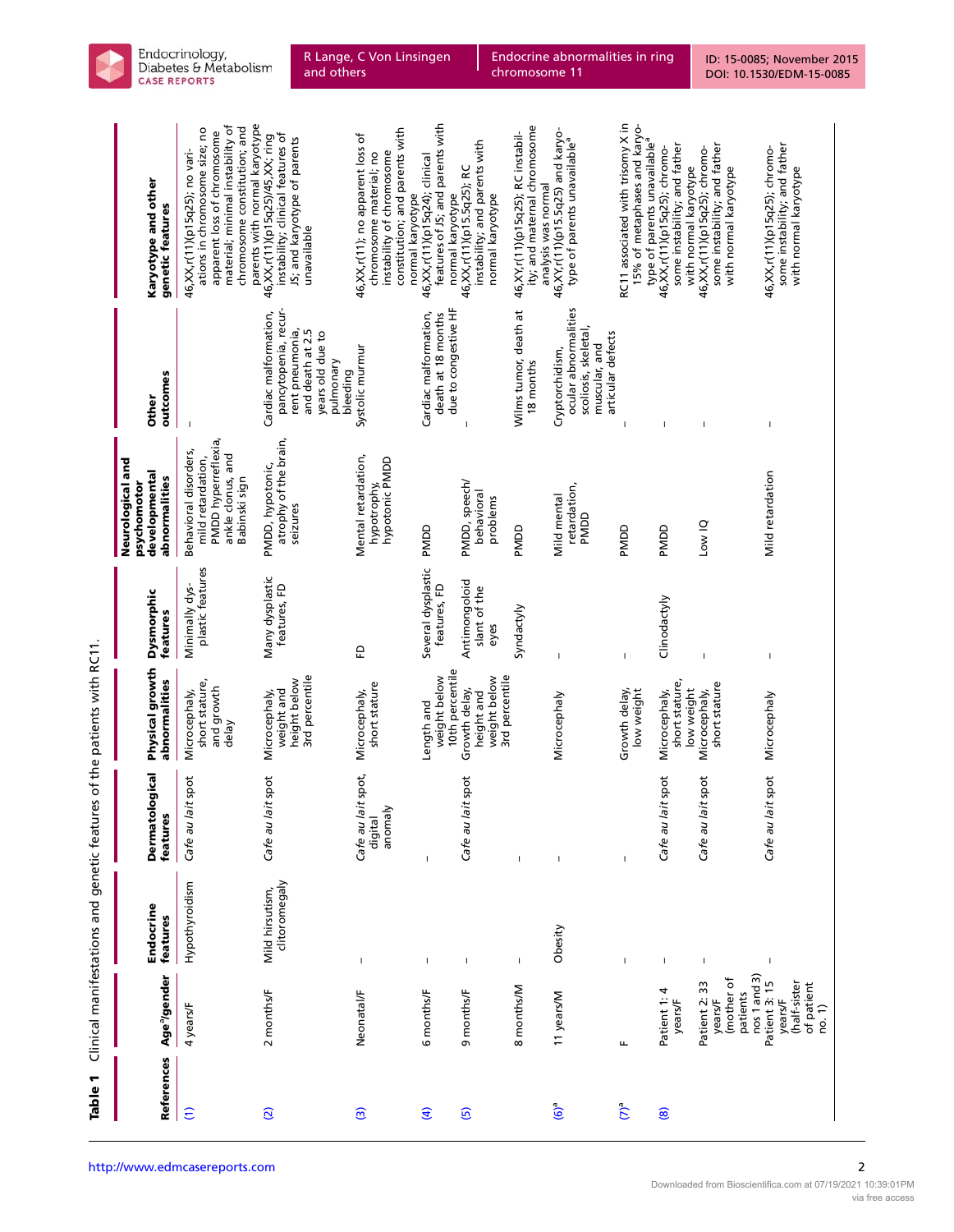| I      |  |
|--------|--|
| ŧ<br>c |  |

| <b>References</b> | Age <sup>a</sup> /gender          | Endocrine<br>features | <b>Dermatological</b><br>features | Physical growth<br>abnormalities                                       | <b>Dysmorphic</b><br>features                                   | Neurological and<br>developmental<br>abnormalities<br>psychomotor | outcomes<br><b>Other</b>                               | Karyotype and other<br>genetic features                                                                                                                                                                                                                                                                                                                                                                                                                       |
|-------------------|-----------------------------------|-----------------------|-----------------------------------|------------------------------------------------------------------------|-----------------------------------------------------------------|-------------------------------------------------------------------|--------------------------------------------------------|---------------------------------------------------------------------------------------------------------------------------------------------------------------------------------------------------------------------------------------------------------------------------------------------------------------------------------------------------------------------------------------------------------------------------------------------------------------|
| $\odot$           | diagnosis/F<br>Prenatal           |                       |                                   |                                                                        | with abnormal<br>Immature fetus<br>features, FD<br>craniofacial |                                                                   | Bicornuate uterus, kid-<br>ney calcifications          | arm and long-arm specific sub-<br>nies; the remainder 45, XX,-11.<br>telomeric regions for 11p and<br>11q were preserved in the RC<br>revealed that both the short-<br>46, XX, r(11) (p15q25) in 14 colo-<br>material in the ring; FISH<br>and parents with normal<br>No loss of chromosomal<br>karyotype                                                                                                                                                     |
| $\frac{1}{2}$     | Neonatal/M                        | $\mathsf I$           | $\mathsf I$                       | $\mathbf{I}$                                                           | FD, dysplastic<br>teatures                                      | Generalized hypo-<br>tonia, PMDD                                  | Bilateral Wilms tumor                                  | most likely originated from the<br>11/47, XY, r(11) (p15.5q25) x2; the<br>The patient was a mosaic of three<br>Parents with normal karyotype<br>investigation of the neoplasias<br>47, XY, r(11)(p15.5q25) x2 clone.<br>showed that the right tumor<br>and the left tumor from the<br>46, XY, r(11) (p15.5q25) clone,<br>cell clones: 46, XY, r(11)<br>(p15.5q25)/45, XY-                                                                                     |
| (11)              | Patient 1: 1<br>year/M            | $\sf I$               | Cafe au lait spots                | short stature<br>low weight,<br>Microcephaly,                          | $\sf I$                                                         | Dyspraxia of speech                                               | Hypospadia                                             | detected a terminal deletion of<br>11 (no coding genes are known<br>11; SNP array analysis: deletion<br>the short arm of chromosome<br>genes; SNP array analysis also<br>the long arm of chromosome<br>46,XY,r(11)(p15.5q25); complete<br>analysis: terminal deletion of<br>loss of RC11 was observed in<br>contained 16 protein-coding<br>to be located in this deleted<br>region of 11q); and parents<br>one out of 12 cells; FISH<br>with normal karyotype |
|                   | uterine/F<br>Patient 2:<br>intra- | $\overline{1}$        | Cafe au lait spot                 | intrauterine<br>retardation,<br>low weight<br>Short stature,<br>growth | features, FD<br>dysmorphic<br>Several                           | retardation, PMDD<br>Severe mental                                | Cardiac malformation<br>and conductive<br>hearing loss | array analysis: minimal deletion<br>a terminal deletion of the long<br>features of JS; and parents with<br>protein-coding genes); clinical<br>complete loss of RC11 in two<br>out of 36 cells; FISH analysis:<br>arm of chromosome 11; SNP<br>of 14 Mb, containing 92<br>46, XX, r(11) (p15.5q23.3);<br>normal karyotype                                                                                                                                      |

and others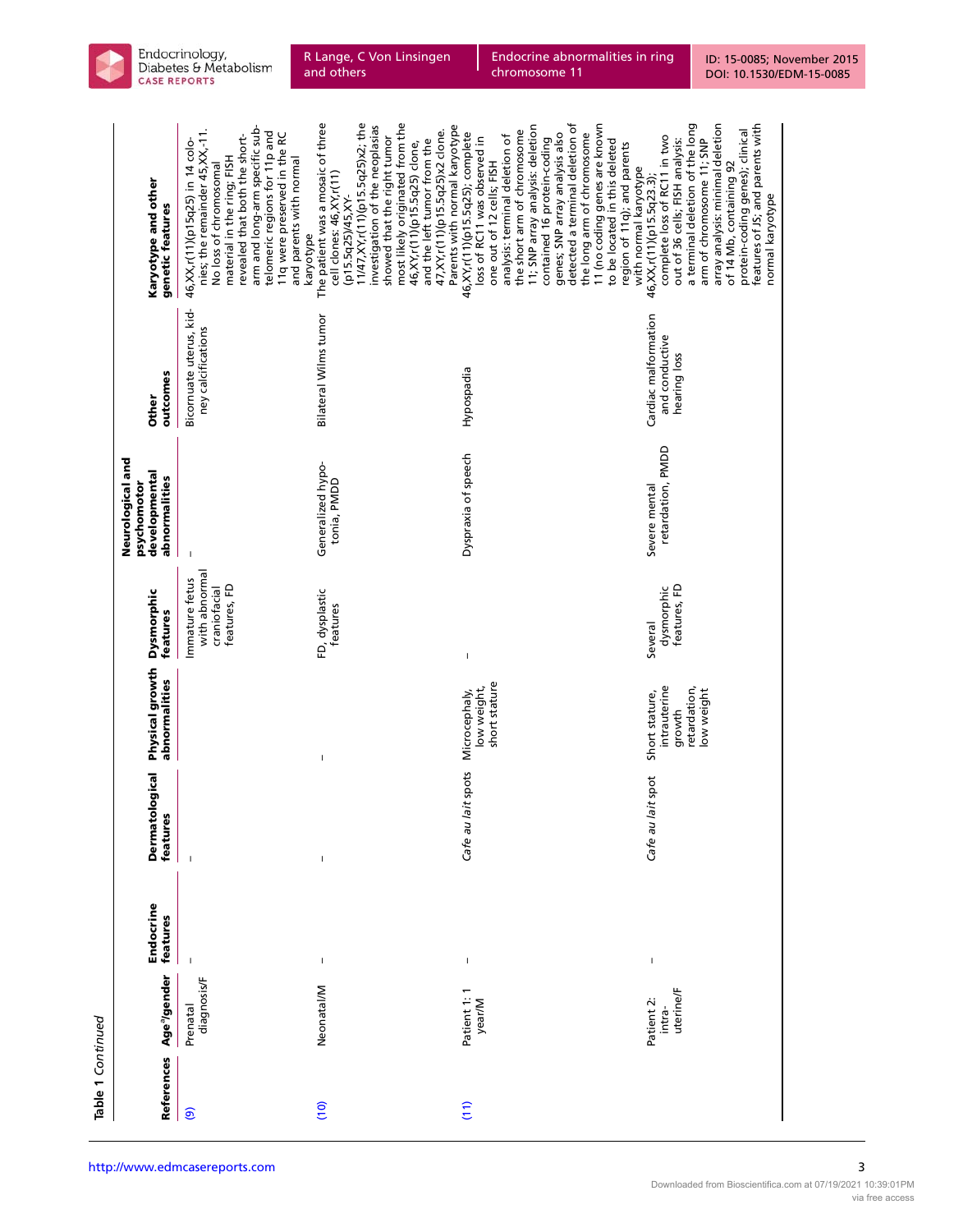| г |
|---|
| L |
| ₹ |
| c |
|   |
|   |

| Karyotype and other<br>genetic features                           | 46,XX,r(11)(p15.5q25); the RC was<br>identical in patient nos 3, 4, and<br>5. In patient no. 3, all analyzed<br>SNP array analysis: the deleted<br>the short arm of chromosome<br>analysis: terminal deletion of<br>region contained 20 protein-<br>11 in patient nos 3, 4, and 5;<br>coding genes); and father's<br>cells contained RC11; FISH<br>karyotype unavailable | lyzed cells contained the ring<br>46, XX, r(11) (p15.5q25); all ana-<br>11; and father's karyotype<br>unavailable | 27 cells the RC appeared to be<br>46, XX, r(11) (p15.5q25); complete<br>loss of RC11 in seven out of<br>27 cells, and in two out of<br>karyotypes unavailable<br>doubled; and parents' | and q25 in two out of 25 cells;<br>46, XX, r(11) (p15q25); RC11 in all<br>segments, with loss of p15<br>clinical features of JS; and<br>parents' karyotypes<br>46, XX, r(11) (p15.5q25)<br>unavailable |
|-------------------------------------------------------------------|--------------------------------------------------------------------------------------------------------------------------------------------------------------------------------------------------------------------------------------------------------------------------------------------------------------------------------------------------------------------------|-------------------------------------------------------------------------------------------------------------------|----------------------------------------------------------------------------------------------------------------------------------------------------------------------------------------|--------------------------------------------------------------------------------------------------------------------------------------------------------------------------------------------------------|
| outcomes<br><b>Other</b>                                          |                                                                                                                                                                                                                                                                                                                                                                          | I                                                                                                                 | Ï                                                                                                                                                                                      | scoliosis, anemia,<br>Ventricular septal<br>defect, severe<br>and thrombo-<br>Wilms tumor<br>cytopenia                                                                                                 |
| Neurological and<br>developmental<br>abnormalities<br>psychomotor | Speech delay and mild<br>mental retardation                                                                                                                                                                                                                                                                                                                              |                                                                                                                   |                                                                                                                                                                                        | PMDD<br>PMDD                                                                                                                                                                                           |
| <b>Dysmorphic</b><br>teatures                                     | Clinodactyly                                                                                                                                                                                                                                                                                                                                                             | Ï                                                                                                                 | Clinodactyly                                                                                                                                                                           | 요                                                                                                                                                                                                      |
| Physical growth<br>abnormalities                                  | Microcephaly,<br>low weight                                                                                                                                                                                                                                                                                                                                              | short stature<br>Microcephaly,                                                                                    | short stature<br>Microcephaly,                                                                                                                                                         | Growth delay<br>Short stature                                                                                                                                                                          |
| <b>Dermatological</b><br>features                                 | lait spots<br>Café au                                                                                                                                                                                                                                                                                                                                                    | hypopigment-<br>Cafe au lait and<br>ation spots                                                                   | hypopigment-<br>Cafe au lait and<br>ation spots                                                                                                                                        | I<br>I                                                                                                                                                                                                 |
| Endocrine<br>features                                             |                                                                                                                                                                                                                                                                                                                                                                          | I                                                                                                                 | I                                                                                                                                                                                      | clitoromegaly<br>Precocious pub-<br>diabetes, and<br>amenorrhea,<br>erty, severe<br>androgenic<br>resistance<br>hirsutism<br>alopecia,<br>insulin                                                      |
| Age <sup>a</sup> /gender                                          | Patient 3:6<br>years/F                                                                                                                                                                                                                                                                                                                                                   | Patient 4: 19<br>(sister of<br>years/F                                                                            | $n$ os 3 and 4)<br>(mother of<br>no. 3)<br>Patient 5: 37<br>years/F                                                                                                                    | 5 years/F<br>5 years/F                                                                                                                                                                                 |
| References                                                        |                                                                                                                                                                                                                                                                                                                                                                          |                                                                                                                   |                                                                                                                                                                                        | Present case<br>report<br>(12)                                                                                                                                                                         |

R Lange, C Von Linsingen

and others

F, female; M, male; PMDD, psychomotor developmental delay; FD, facial dysmorphism; IQ, intelligence quotient; JS, Jacobsen syndrome; FISH, fluorescence *in situ* hybridization; SNP, single-nucleotide<br>polymorphism; RC, ring F, female; M, male; PMDD, psychomotor developmental delay; FD, facial dysmorphism; IQ, intelligence quotient; JS, Jacobsen syndrome; FISH, fluorescence in situ hybridization; SNP, single-nucleotide aThe data presented in the table regarding the articles by Daniele et al. and Palka et al. were based on their abstracts and on other articles that cited them because we did not have access to the full text. polymorphism; RC, ring chromosome.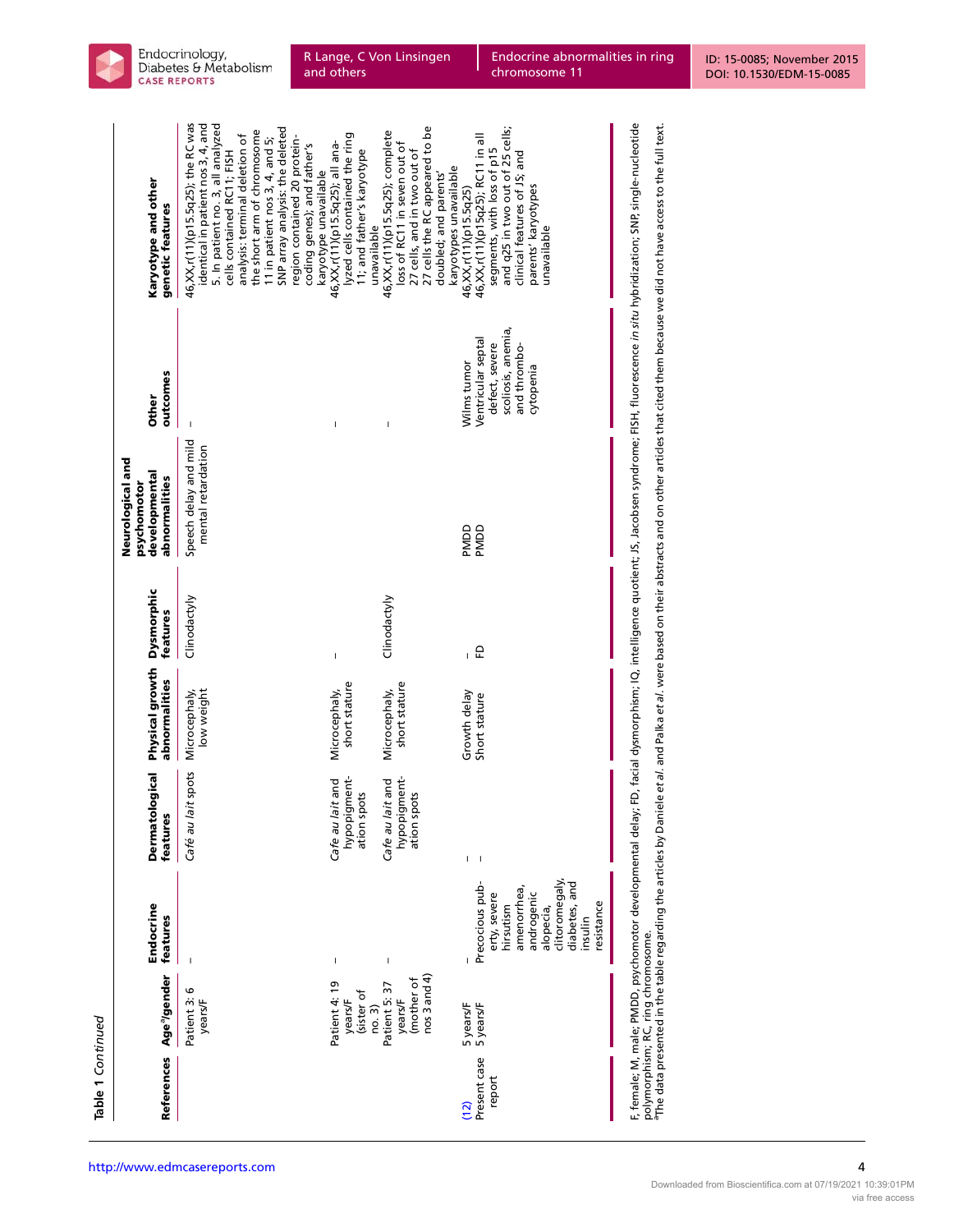In some cases, patients with RC presented features of Jacobsen syndrome (JS), also known as 11q-syndrome. These cases were caused by a partial deletion of the long arm of chromosome 11 [\(13\).](#page-6-0) The most common clinical features of 11q-syndrome are a growth delay, psychomotor developmental delay (PMDD), and dysmorphic facial features [\(13\)](#page-6-0). The hormonal changes previously described in patients with JS include hypothyroidism and growth hormone (GH) deficiency [\(13\) \(14\) \(15\).](#page-6-0)

We herein describe a case of RC11 with clinical features of 11q-syndrome and endocrine abnormalities that have not previously been reported for this condition.

## Case presentation

A 20-year-old female patient was referred to our Endocrinology Service for an evaluation of hirsutism, which started at age 5, and a 5-month history of amenorrhea. She was not using any medications. A physical examination revealed hirsutism (26 points in the Ferriman and Gallwey scale), androgenic alopecia, and clitoromegaly. Her height was below the third percentile, her BMI was 26.7 kg/m<sup>2</sup>, and she had normal blood pressure. There were no signs of increased muscle mass or hoarseness. She presented with a pan-systolic murmur on auscultation.

The patient was the firstborn child to her 25-year-old mother and 32-year-old father, who were non-consanguineous. She was born by a normal vaginal delivery at term following a normal pregnancy. Her birth weight was 1700 g and she was 38 cm long. Interventricular communication of the membranous septum was diagnosed at birth, but surgery was not indicated. The patient presented with a delay in speech and walking, as well as poor school performance. She required a blood transfusion at age 4 because of severe anemia and thrombocytopenia, and she had undergone four orthopedic surgeries since the age of 14 to correct severe scoliosis.

# Investigation

At age 5, the patient underwent a genetic evaluation due to short stature and facial dysmorphism (a high prominent forehead, facial asymmetry, trigonocephaly, asymmetrically set ears, and retrognathia), which demonstrated RC11. Twenty-five metaphases were analyzed by GTG banding, which revealed the presence of RC11 in all segments and a loss of p15 and q25 in two segments  $(46, XX, r(11)(p15q25))$ . At that time, the results of a hormonal evaluation (somatotrophic and thyroid axes) were normal. At age 7, she presented with precocious

puberty. At this time, hormonal blocking with a gonadotropin-releasing hormone analogue was initiated and continued from 8 to 11 years of age. She experienced menarche at age 12. These evaluations and treatments were performed at another institution.

At age 13, the patient underwent an investigation for hirsutism, which revealed normal levels of DHEA-S, androstenedione, testosterone, estradiol  $(E_2)$ , and thyroidstimulating hormone (TSH). She had high levels of fasting plasma glucose ((FPG): 138 mg/dl; normal range (NR): 70–99)) and insulin (24.8 U/ml). A pelvic ultrasound examination was unremarkable, except for a borderline ovarian volume of 10 ml. The patient experienced significant weight gain after the age of 15.

At age 20, a laboratory evaluation in our unit showed normal levels of androstenedione (1.11 mmol/l; NR: 0.3– 3.3), total testosterone (41 ng/dl; NR: 10–75), and DHEA-S (237.5 ng/ml; NR: 148–407) but dihydrotestosterone levels were elevated (437.5 pg/ml; NR: 23-368). TSH (1.34 µUI/ml; NR:  $0.3-5.0$ ) and prolactin  $(21.1 \text{ ng/ml}; \text{ NR}: <23)$  levels were normal. Cushing's syndrome and congenital adrenal hyperplasia were excluded by a normal overnight suppression 1 mg dexamethasone test (cortisol: 0.4 µg/dl; normal suppression  $\langle 1.8 \rangle$  and normal levels of 17-hydroxyprogesterone (94 ng/dl; NR:  $\langle 200 \rangle$  respectively. No signs or symptoms of acromegaly were present. She presented with high levels of FPG (138 mg/dl), HbA1c (7.3%; NR:  $\lt$ 5.8%), insulin (26 U/ml), and she had insulin resistance, as assessed by the homeostatic assay (HOMA-IR; 9.82). There was mild thrombocytopenia with normal remaining hematological series. The lipid profile was normal.

### Outcome and follow-up

Treatment was started with 1500 mg/day of metformin, 0.035 mg of ethinyl estradiol combined with cyproterone acetate (1 mg), 5 mg/day finasteride, and a hair lotion containing  $17\alpha$ -E<sub>2</sub>. Spironolactone was administered at an initial dose of 25 mg in the first month and was progressively increased up to 100 mg/day according to the tolerance of the patient.

After 6 months, the patient presented with adequate glycemic control (HbA1c: 5.3%), a weight reduction of 4.3 kg in 4 months, substantial improvement of alopecia, and a slow hair growth rate.

### **Discussion**

We herein presented the case of a patient with RC11 with clinical features of 11q-syndrome such as facial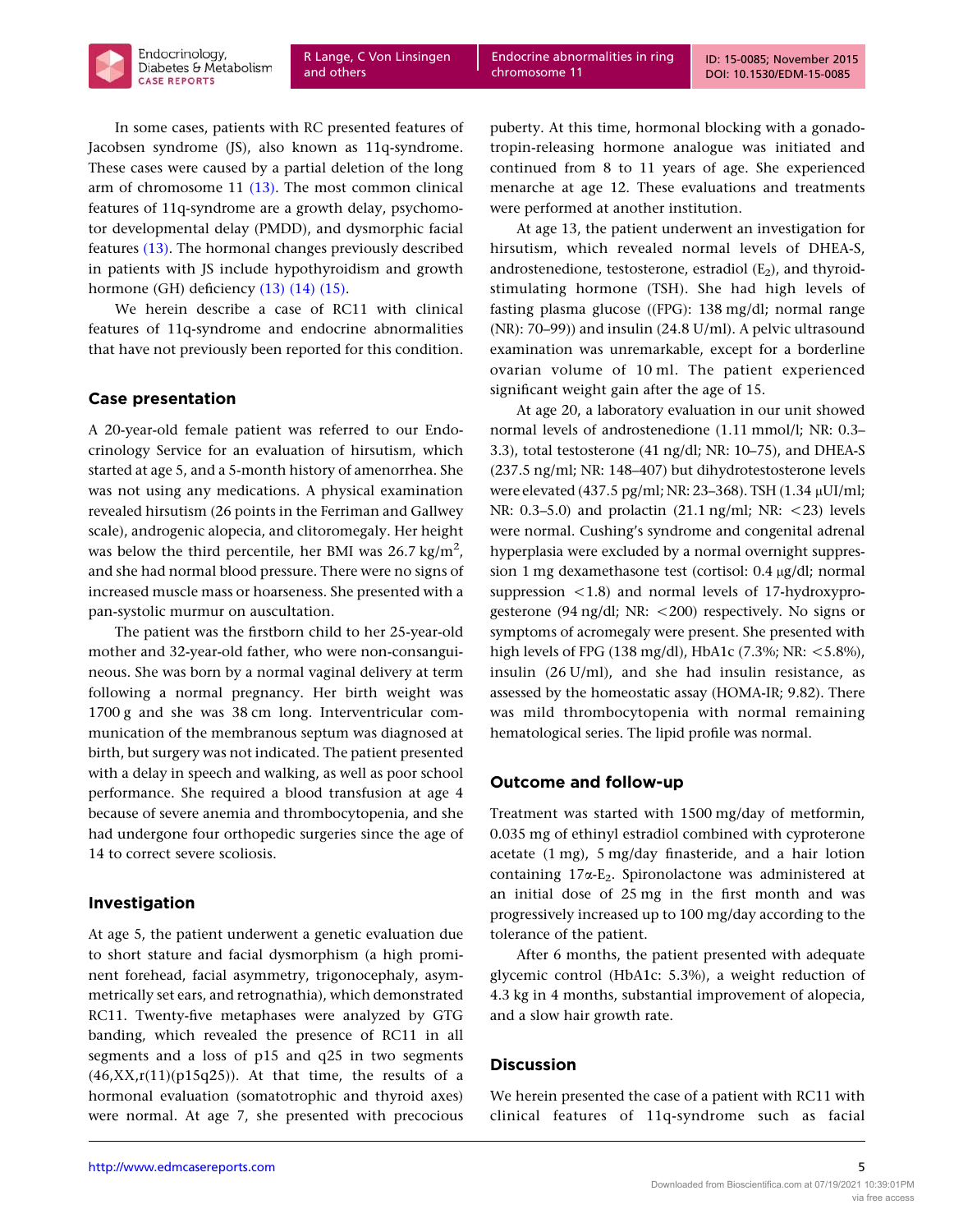ID: 15-0085; November 2015 [DOI: 10.1530/EDM-15-0085](http://dx.doi.org/10.1530/EDM-15-0085)



dysmorphism, growth delay, PMDD, congenital heart malformation, and thrombocytopenia. She also presented with precocious puberty, severe clinical hyperandrogenism, insulin resistance, and type 2 diabetes mellitus (T2DM). Such conditions have not yet been reported

in RC11. To the best of our knowledge, there have only been 19 cases of constitutional RC11 described in the literature. In our review of these cases, we observed a large variety of phenotypes among the patients. This variety might be explained by the size of the terminal deletion (at the short or long arm), mitotic instability, and the potential mosaic distribution of the RC [\(16\).](#page-6-0) Only two studies in patients with RC11 [\(10\) \(11\)](#page-6-0) used high-resolution genome-wide array techniques; therefore, it is difficult to establish a genotype–phenotype relationship. [Table 1](#page-1-0) shows the clinical manifestations of the cases reported so far.

JS is caused by a partial deletion of 11q, which is compatible with the present patient's karyotype. JS has already been reported in five patients with RC11  $(2)$   $(3)$   $(4)$ [\(7\) \(11\)](#page-6-0) [\(Table 1\)](#page-1-0) with different degrees of severity. Our patient presented with the main manifestations of JS including facial dysmorphism, growth delay, PMDD, congenital heart malformation, and thrombocytopenia. The latter is a component of the Paris-Trousseau syndrome, a hematological disorder that has been reported in at least 88.5% of cases with JS and suggests the diagnosis of JS in patients with few clinical features of the syndrome [\(13\)](#page-6-0) Only two cases of RC11 [\(2\),](#page-6-0) including our present case, manifested these hematological alterations. There is no clear correlation between the size of the deletion and the phenotype [\(13\)](#page-6-0). In fact, the correlation of the size of the deletion with the phenotype appears to be variable and depends on the location of the breakpoint. Although most of the cases shown in [Table 1](#page-1-0) fell within the same chromosomal band level, the breakpoint might have varied at the base pair level.

Regarding endocrine disorders in patients with RC11, Valente et al. [\(1\)](#page-6-0) described hypothyroidism diagnosed in a 3-month–year-old girl that was confirmed at age 1 (based on low thyroxine and elevated TSH levels), and Niikawa et al. [\(2\)](#page-6-0) reported on a 2-year-old patient with mild hirsutism and clitoromegaly who died at the age of 2 years and 6 months with no reported hormonal profile. Hypothyroidism and GH deficiency were both reported in the two patients with JS [\(13\) \(15\)](#page-6-0).

Our patient met the diagnostic criteria for polycystic ovarian syndrome (PCOS) [\(17\)](#page-6-0) because she presented with clinical hyperandrogenism (hirsutism, androgenic alopecia) and chronic anovulation (amenorrhea), although ovulatory dysfunction is difficult to assess accurately. Because PCOS is a diagnosis of exclusion, several conditions that mimic PCOS were excluded, such as thyroid disease, Cushing's syndrome, hyperprolactinemia, congenital adrenal hyperplasia, androgen-secreting tumors, acromegaly, and hirsutism due to medications or illicit drugs. Except for clitoromegaly, no other feature of an androgen-secreting tumor was found (i.e. rapid onset of a change in voice and gain in muscle mass). In fact, the serum testosterone and DHEAS levels were normal. The clitoromegaly could be explained by elevated dihydrotestosterone levels in sensitive peripheral target tissues [\(18\)](#page-6-0). Niikawa et al. [\(2\)](#page-6-0) also found clitoromegaly in their case report. Elevated dihydrotestosterone levels may have reflected a higher activity of 5a-reductase in our patient. In the review of the literature, we found no association between chromosome 11 deletions and changes in 5a-reductase activity. Other common features of PCOS, such as T2DM, overweight, and hyperinsulinemia, were also present.

Multiple biochemical pathways and several genes are related to the pathogenesis of PCOS; however, the etiology of PCOS is multifactorial, and finding a single gene responsible for the syndrome is unlikely. We hypothesized that genes located on chromosome 11 might be involved in the pathogenesis of the syndrome. It is known that hyperinsulinemia plays a central role in the pathogenesis of PCOS [\(17\).](#page-6-0) Polymorphisms of the KCNJ11 (Kir6.2) and ABCC8 (SUR 1) genes located at 11p15.1 may confer greater susceptibility to T2DM and have been reported to be associated with disorders of insulin secretion [\(19\).](#page-6-0) Additionally, the variable number of tandem repeats (VNTR) locus (on chromosome 11p15.5) upstream of the insulin gene (INS) regulates insulin expression. Waterwort et al. [\(20\)](#page-6-0) demonstrated a link between PCOS and the INS VNTR locus. The deletion of these genes, or even the involvement of chromosome 11 in our patient, could explain the metabolic disturbances.

In most of the reported cases, the parental chromosomes were normal. Two series reported the presence of RC11 in first-degree relatives  $(8)(11)$ , but most cases of RC are sporadic  $(16)$ . In our case, the patient's parents were phenotypically normal, but a karyotype examination was not performed. However, given the absence of any clinical and/or laboratory characteristics of the syndrome, it is unlikely that the patient's parents have any chromosomal abnormalities. Most authors  $(1)$   $(3)$   $(4)$   $(5)$   $(8)$   $(9)$   $(10)$   $(11)$ ([Table 1](#page-1-0)) have described patients with RC11 whose parents presented with normal karyotypes.